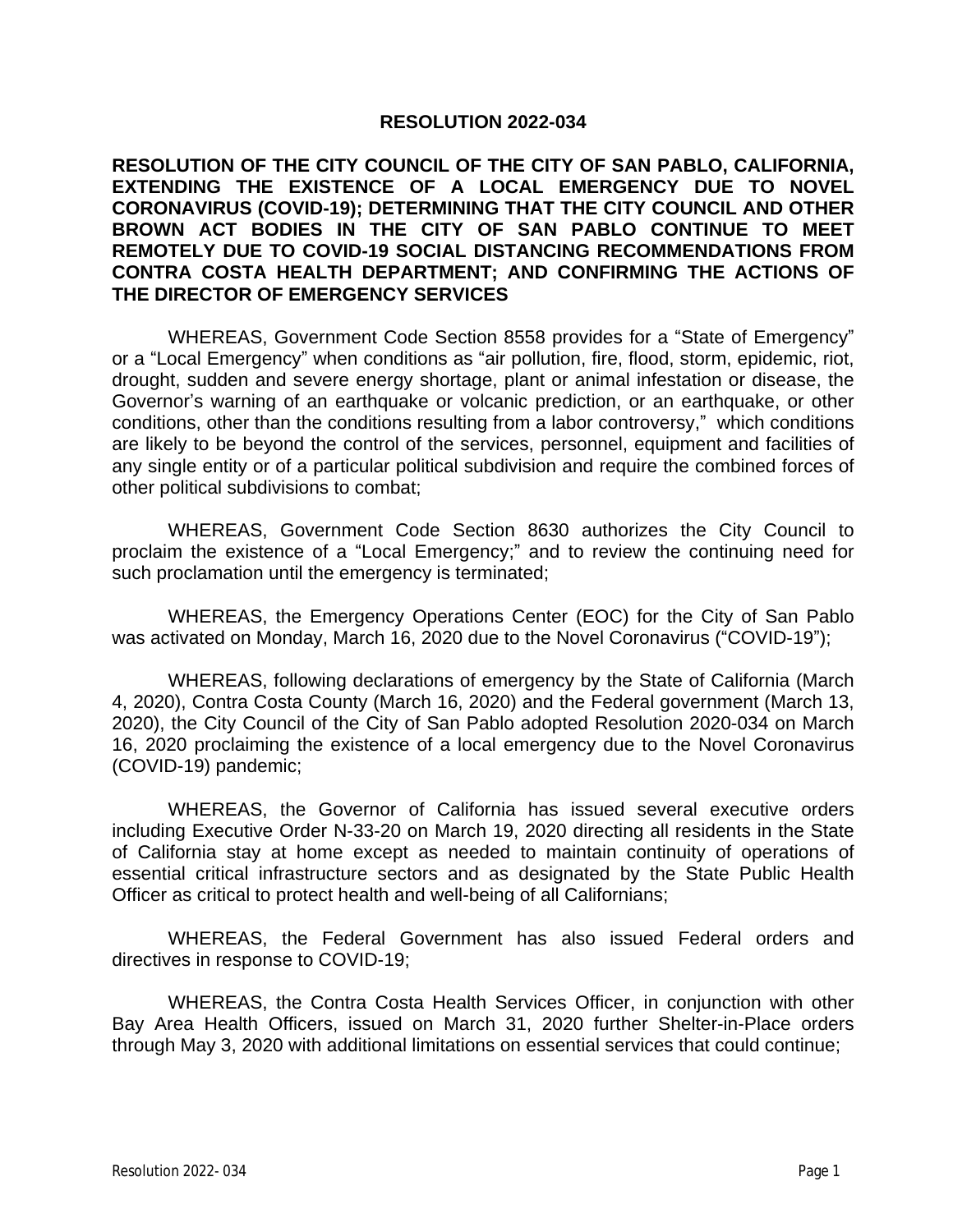WHEREAS, on April 29, 2020, pursuant to Contra Costa Health Department Order No. HO-COVID19-09, the shelter-in-place order was continued until May 31, 2020;

WHEREAS, these governmental actions were taken to "flatten the curve" of the infection rate to avoid overwhelming limited medical resources, especially given the particular challenge with of a high infection rate for asymptomatic individuals; thus, creating "superspreader" events when people are in close proximity;

WHEREAS, on May 18, 2020, pursuant to Contra Costa Health Department Order No. HO-COVID19-14, the shelter-in-place order was continued although allowing some businesses to reopen under certain conditions;

WHEREAS, the Bay Area shelter-in-place order was then extended through May 31, 2020 with the current Contra Costa County Health Department Order dated June 5, 2020 extending the shelter-in-place orders, but with increasing allowance for certain businesses and other activities to occur following certain conditions, recognizing the goals of the Governor's announcement on May 4, 2020 of a "Roadmap for Recovery";

WHEREAS, on July 5, 2020, Contra Costa Health Services Officer issued Order HO-COVID19-22 generally requiring members of the public and workers to wear face coverings when less than 6 feet away from any person who is not a member of the individual's household and when inside or on the grounds of any business;

WHEREAS, on July 11, 2020, the Contra Costa Health Services Officer issued HO-COVID19-24 increasing restrictions on high risk activities and businesses due to increasing community transmissions of COVID-19, hospitalizations, illness and positivity rate;

WHEREAS, on July 13, 2020, the California Department of Public Health provided guidance on closure of various sectors because COVID-19 transmission rates continue to rise throughout the State;

WHEREAS, on August 5, 2020, the Contra Costa Health Services issued an updated Mass Isolation Order and on August 26, 2020 issued a revised social distancing order to allow certain business sectors to begin outdoor operations in light of steadying hospitalization and COVID-19 positivity rates in Contra Costa County; and

WHEREAS, on August 28, 2020, the State issued a new Public Health Order dated August 28, 2020 effective August 31, 2020, which created a new tier system of Counties with guidance for business re-openings known as "California's Plan for Reducing COVID-19 and Adjusting Permitted Sector Activities to Keep Californians Healthy and Safe;"

WHEREAS, on September 4, 2020, the County Public Health Department recognized some stabilization in the rate of COVID-19 cases and hospitalization and issued Health Order HO-COVID19-27 to reiterate social distancing, limitations on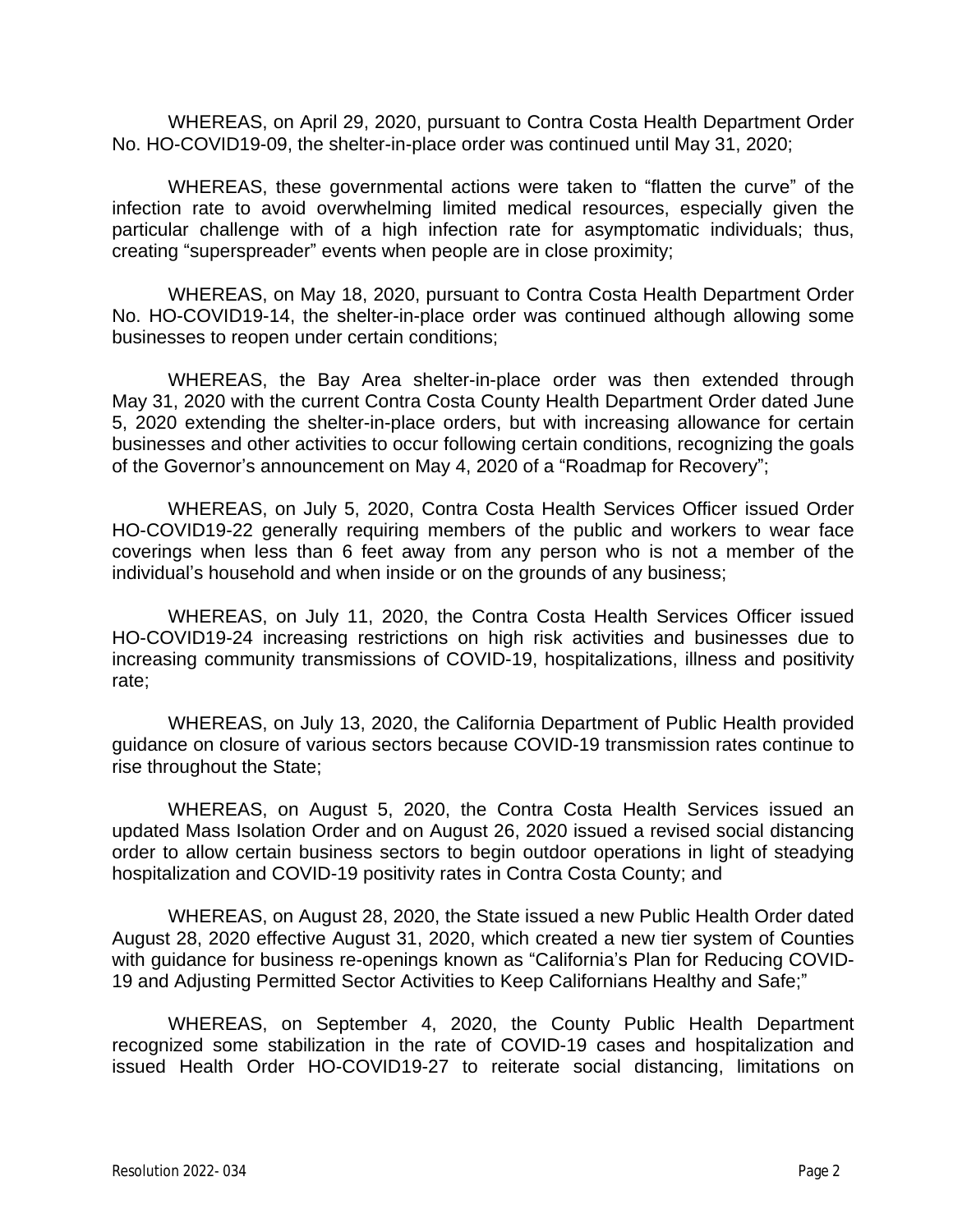gatherings and mask requirements, but also to ease restrictions on some gatherings of children, to allow mining and logging operations and to clarify vehicle gatherings;

WHEREAS, on September 14, 2020, the County Public Health Department issued Health Order HO-COVID19-28 to align with state guidelines for personal care services, cardrooms, racetracks and professional sports without live audiences;

WHEREAS, on September 16, 2020, the County Public Health Department issued Health Order HO-COVID19-29 to align with CDC guidelines on quarantining if exposed to someone with COVID-19, including exceptions for health care workers, first responders, and critical infrastructure workers to continue working if certain conditions are met, with such guidance superseded on October 8, 2020, when the County Public Health Department issued Health Order HO-COVID19-32 to update its Mass Quarantine Order to comply with the State of California Public Health Officer's guidance on who is considered a close contact or not;

WHEREAS, on September 29, 2020, the Contra Costa Health Department announced that Contra Costa County had moved into the less restrictive red tier ("substantial" spread of COVID-19) of the State's four-tiered, [color-coded](https://covid19.ca.gov/safer-economy/) reopening system;

WHEREAS, on October 6, 2020, the State's Blueprint for a Safer [Economy](https://www.cdph.ca.gov/Programs/CID/DCDC/Pages/COVID-19/COVID19CountyMonitoringOverview.aspx) included a "health equity metric" that will also be used to determine a county's tier to ensure California reopens its economy safely by reducing disease transmission in all communities, particularly given higher COVID rates among communities of color;

WHEREAS, as of October 27, 2020, Contra Costa County moved into the orange tier with moderate infections at 4.1 cases per day per 100,000 and 1.9% positive tests; however, the positivity rate in those in the lowest health equity quartile is 3.9%;

WHEREAS, on November 16, 2020, in light of increasing COVID infection and hospitalization rates throughout the United States, including California, twenty-eight counties were moved back into the purple/widespread infection tier 1, including Contra Costa County;

WHEREAS, on December 3, 2020, the California Department of Public Health issued a Regional Stay at Home Order based on the increasing rate of COVID-19 cases, hospitalizations and positivity rates across California;

WHEREAS, the Bay Area Region, including Contra Costa County, implemented the State's Stay at Home Order from December 6, 2020 until January 25, 2021, with the County reverting to the purple-tier of widespread infection;

WHEREAS, on March 15, 2020, the County moved into the red-tier allowing more openings of businesses and schools;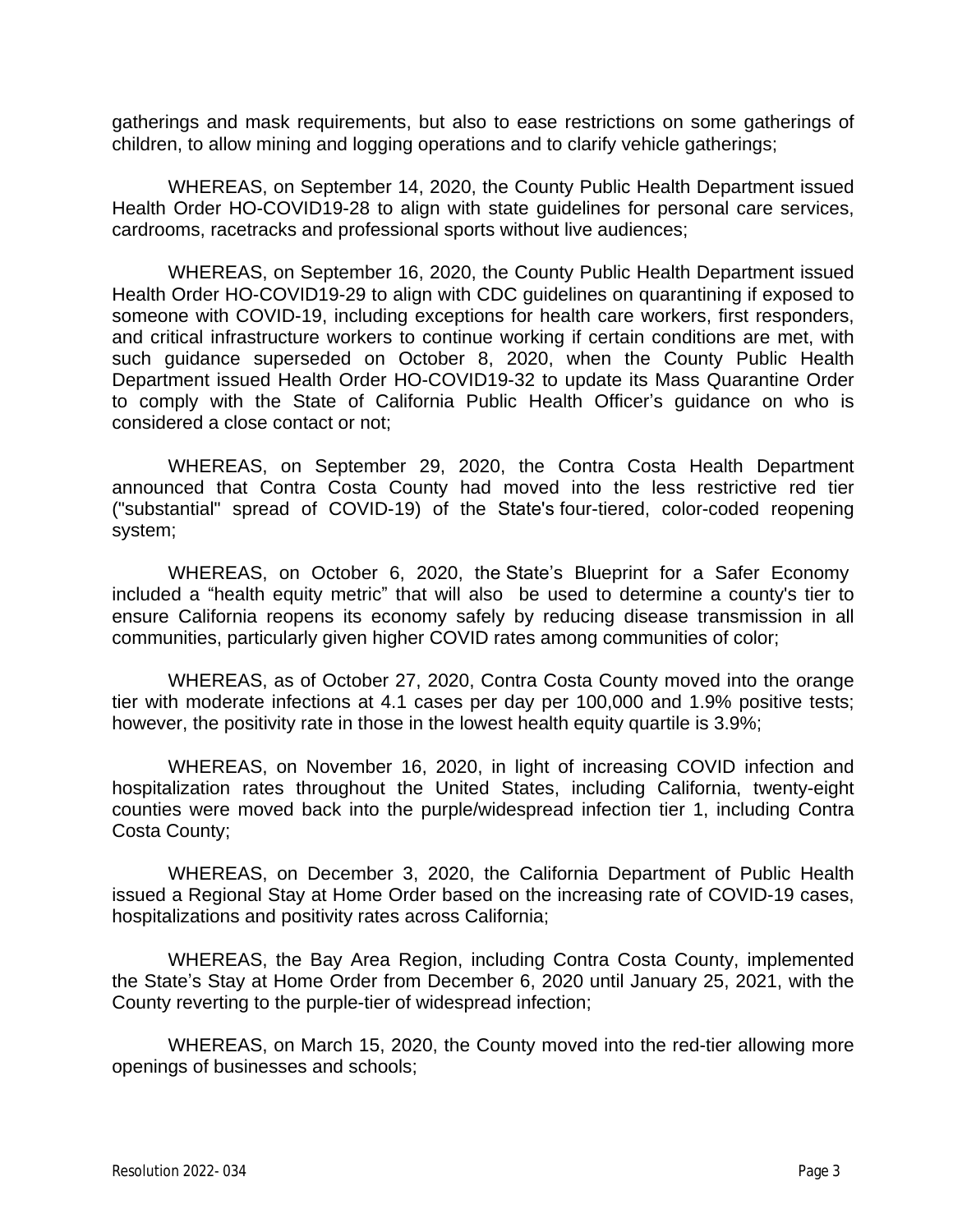WHEREAS, on April 7, 2021, the County moved into the orange tier (moderate risk of infection) given decreasing cases and hospitalizations and increasing vaccination rates, allowing additional business and community sectors to open and subsequently aligned with the State's guidelines on the wearing of masks;

WHEREAS, Contra Costa County notified the City on May 5, 2021 that the testing facility at Davis Park would now be run by a State contractor, Logistics Health Incorporated/Optum, and that the County would cover Logistics Health under its insurance and the parties extended the MOU for this use to September 30, 2021 pursuant to a Second Amendment to the Agreement with the County;

WHEREAS, on May 5, 2021, Contra Costa County aligned with the State on relaxing mask requirements, but continued to support some masking requirements through June 15, 2021;

WHEREAS, on June 11, 2021, the State Public Health Officer issued a new Order indicating that on June 15, 2021, the State will move "Beyond the Blueprint for a Safer Economy" and eliminate the color-coded tier system for counties, along with further mask guidance with CalOSHA developing new workplace COVID-19 regulations;

WHEREAS, on July 16, 2021, due to increasing case and hospitalization rates, the Contra Costa Health Officer along with other Bay Area Health Officers recommends that everyone consider wearing face coverings whenever they enter indoor public spaces, regardless of their vaccination status;

WHEREAS, on September 9, 2021, the federal government announced that all employers with more than 100 employees would be required to ensure that their workplace is fully vaccinated or that unvaccinated employees provide proof of a negative test weekly;

WHEREAS, Assembly Bill 361 was passed to allow teleconferencing during a proclaimed state of emergency in certain circumstances, including if State or local officials have imposed or recommended measures to promote social distancing (e.g. during a pandemic);

WHEREAS, on September 20, 2021, Contra Costa Heath Services Department provided recommendations for safely holding public meetings given the COVID-19 pandemic signed by Health Officer Chris Farnitano, MD with the Department's primary recommendation is: "On-line meetings (teleconferenced meetings) are strongly recommended as those meetings present the lowest risk of transmission of SARS-CoV-2, the virus that causes COVID-19";

WHEREAS, under County Health Order HO-COVID19-60 dated December 27, 2021, Emergency First Responders are now required to have a COVID-19 booster to be deemed "fully vaccinated" or undergo weekly testing;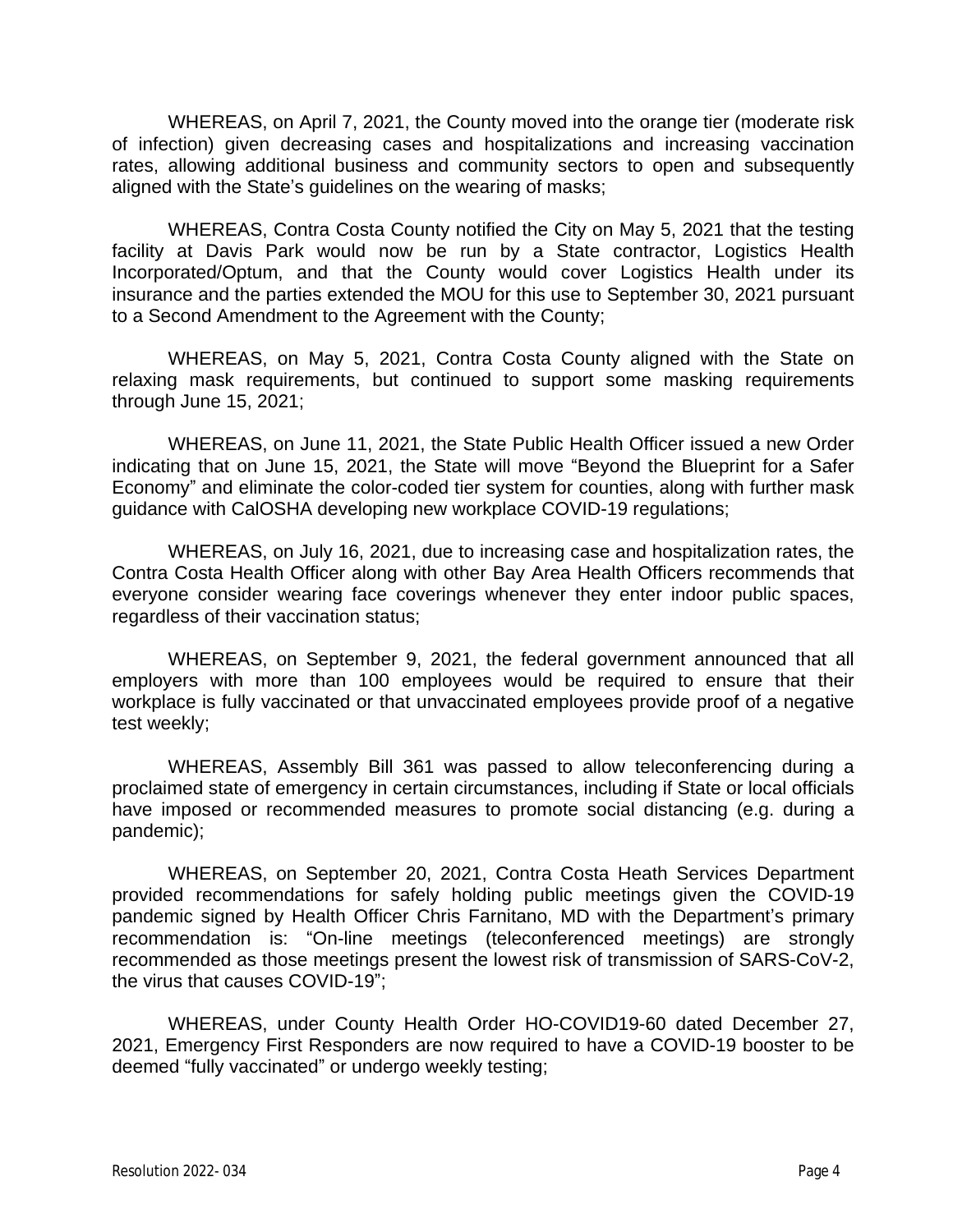WHEREAS, due to increasing infection rates (County transmission level is back to red-high) and increasing hospitalization rates, masks are required in all indoor public settings regardless of vaccination status as of December 28, 2021;

WHEREAS, as the State and County have announced the lifting of the mask mandate for many indoor venues as of February 16, 2022; although, businesses and operators may still require masks and masks are encouraged to decrease the risk of transmission;

WHEREAS turning to City actions, on April 6, 2020, pursuant to Resolution 2020- 042, the City Council extended the declaration of a local emergency and confirmed the actions taken by the Director of Emergency Services including but not limited to:

- 1. Emergency Services Order No. 1 issued March 23, 2020, which addressed operational issues during the emergency including a Modified City Operations Plan dated March 19, 2020; and
- 2. Revised Modified City Operations Plan dated April 1, 2020, declaring certain City projects as "Essential Governmental Functions/Public Works Projects" and further limiting activities;

WHEREAS, on April 20, 2020, pursuant to Resolution 2020-051, the City Council extended the declaration of a local emergency and confirmed the actions taken by the Director of Emergency Services including but not limited to:

- 1. Revised Modified City Operations Plan dated April 8, 2020 further limiting access to City Administrative Offices and essential services occurring at City facilities; and continuing to cancel all City-sponsored community events and gatherings per the Governor's State-wide Executive Orders No. N-25-20 (03/12/20) and No. N-33-20 (03/19/20) and Contra Costa County Health Department Order No. #HO-COVID-19-03 (03/31/2020);
- 2. City of San Pablo Administrative Policy Coronavirus (COVID-19): Families First Coronavirus Response Act (FFCRA) and Emergency Family and Medical Leave Expansion Act (EFMLE) dated April 1, 2020;
- 3. City of San Pablo Administrative Policy Limited Duration Telework Policy dated April 1, 2020;

WHEREAS, on May 4, 2020, pursuant to Resolution 2020-055, the City Council extended the declaration of a local emergency and confirmed the actions taken by the Director of Emergency Services including but not limited to:

1. Revised Modified City Operations Plan dated April 20, 2020 regarding face coverings in response to Contra Costa County Health Department Order No. #HO-COVID-19-08 (04/17/2020);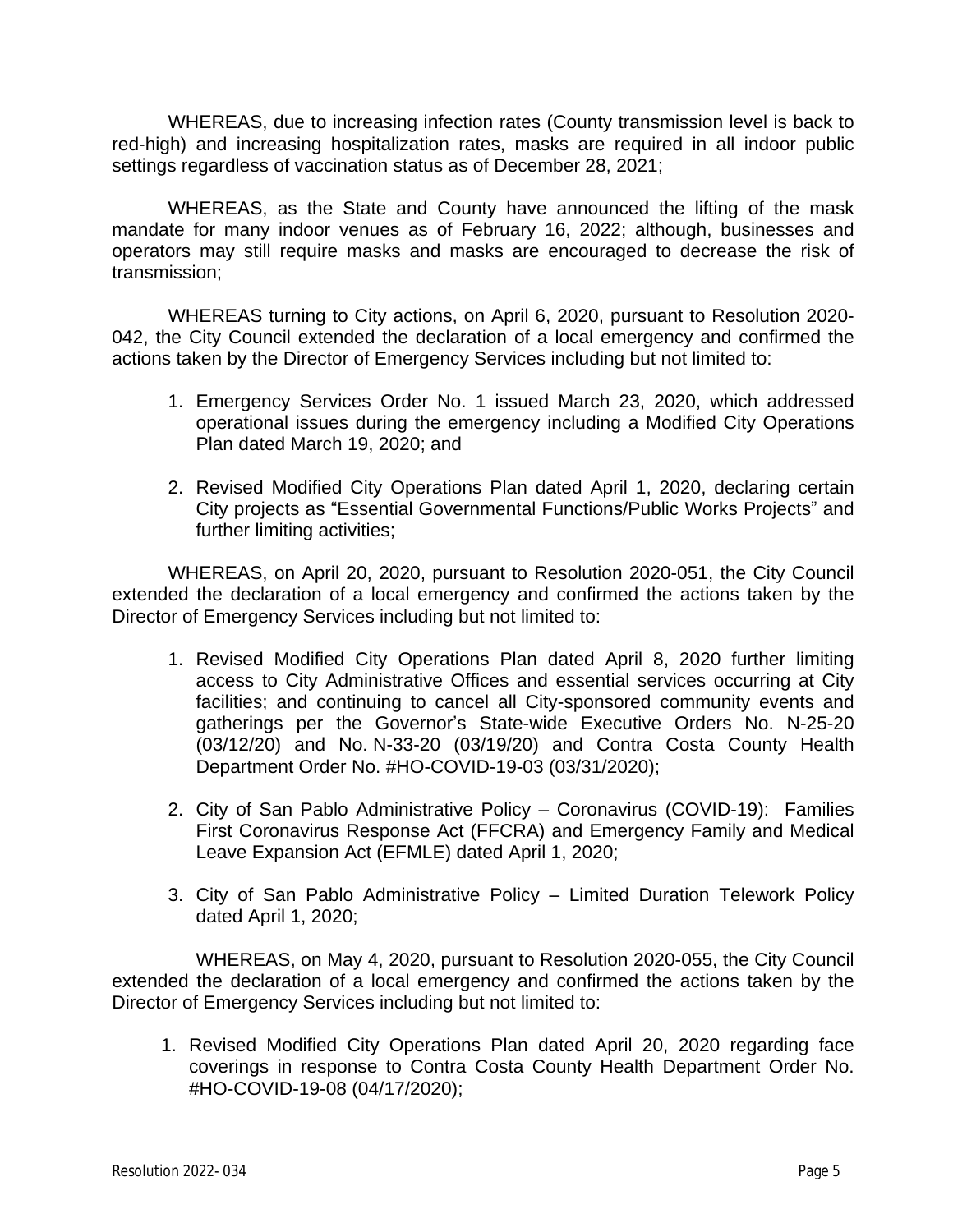- 2. Revised Modified City Operations Plan dated April 30, 2020 in response to Contra Costa County Health Department Order No. #HO-COVID-19-09 (04/29/2020) extending the shelter-in-place order to May 31, 2020 but allowing some businesses and activities to resume; and
- 3. City Essential Business/Project Updates dated May 4, 2020;

WHEREAS, on May 18, 2020, pursuant to Resolution 2020-060, the City Council extended the declaration of a local emergency and confirmed the actions taken by the Director of Emergency Services including but not limited to:

1. Memorandum dated May 7, 2020 to implement COVID-19 Informational Hotline for San Pablo residents;

WHEREAS, on June 1, 2020, pursuant to Resolution 2020-068, the City Council extended the declaration of a local emergency and confirmed the actions taken by the Director of Emergency Services including but not limited to:

1. Letter dated May 22, 2020 to the Contra Costa County Health Services Department re: Casino San Pablo Notification to Re-Open and discussion with Contra Costa County Health Officials;

WHEREAS, on June 15, 2020, pursuant to Resolution 2020-077, the City Council extended the declaration of a local emergency and confirmed the actions taken by the Director of Emergency Services including but not limited to:

- 1. Memos from the City Manager and Assistant City Manager: "Expectations of Employees Returning to Work" dated June 3, 2020; "Protocols for Social Distancing -- COVID-19 Response Plan" dated June 3, 2020; "COVID-19 Health Screenings" dated June 3, 2020; and
- 2. Revised Modified City Operations Plan dated June 4, 2020

WHEREAS, on July 6, 2020, pursuant to Resolution 2020-086, the City Council extended the declaration of a local emergency and confirmed the actions taken by the Director of Emergency Services; and

WHEREAS, on July 20, 2020, pursuant to Resolution 2020-094, the City Council extended the declaration of a local emergency and confirmed the actions taken by the Director of Emergency Services including but not limited to:

1. COVID-19 Health Screening and Protocols for candidates and those involved with ballot measures who need to come to City Hall.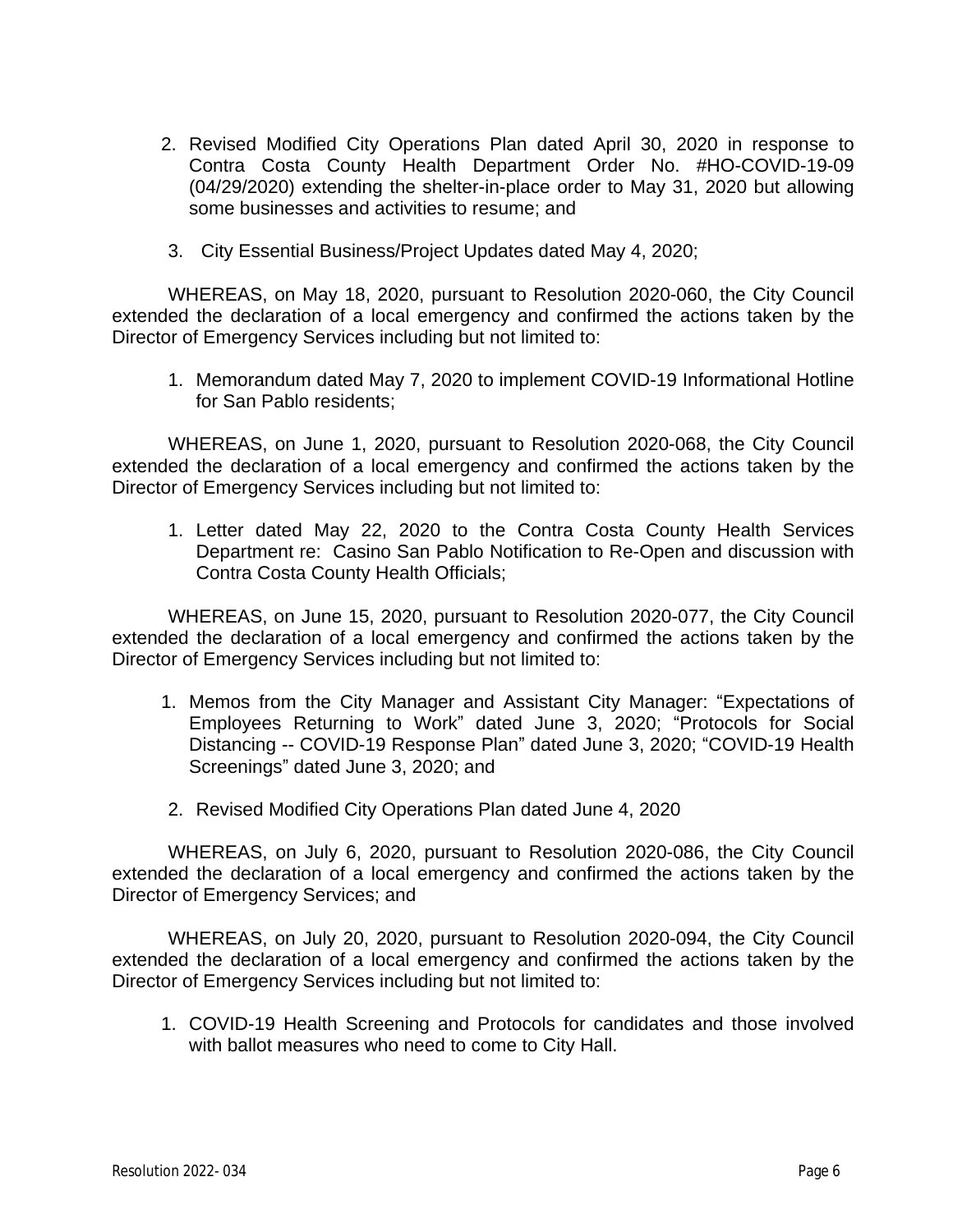WHEREAS, the City has also established a City hotline for assistance with COVID-19 resources and questions; and

WHEREAS, on August 3, 2020, pursuant to Resolution 2020-105, the City Council extended the declaration of a local emergency and confirmed the actions taken by the Director of Emergency Services including but not limited to:

1. City Council Meeting Protocols at City Hall during COVID-19 Emergency;

WHEREAS, On September 8, 2020, pursuant to Resolution 2020-115, the City Council extended the declaration of a local emergency and confirmed the actions taken by the Director of Emergency Services including but not limited to:

1. "COVID-19 Hot Zone and Employee Reporting in the Workplace" dated August 6, 2020

WHEREAS, on September 8, 2020 per Resolution 2020-112, the City Council confirmed an agreement with Contra Costa County to provide financial support for the COVID-19 Youth/Young Adult Ambassadors to be trained about COVID-19 and then to prepare and post messages about COVID-19 on social media;

WHEREAS, on September 8, 2020 per Resolution 2020-116, the City Council amended the City Council Priority Workplan to explore the feasibility of a financial assistance grant or loan program for local San Pablo businesses affected by the COVID-19 pandemic in collaboration with the San Pablo EDC (San Pablo Economic Development Corporation);

WHEREAS, on September 21 2020, pursuant to Resolution 2020-123, the City Council extended the declaration of a local emergency and confirmed the actions taken by the Director of Emergency Services; and

WHEREAS, on September 21, 2020, the City Council also adopted Ordinance 2020-010 repealing Ordinance 2020-006, which suspended automatic approval deadlines during the COVID-19 emergency. The City Council also approved Resolution 2020-124 extending the Housing Assistance Grant Program and Resolution 2020-125 creating an Ad Hoc City Council Committee to address COVID-19 issues;

WHEREAS, on October 5, 2020, pursuant to Resolution 2020-127, the City Council extended the declaration of a local emergency and confirmed the actions taken by the Director of Emergency Services; and

WHEREAS, on October 21, 2020, pursuant to Resolution 2020-131, the City Council extended the declaration of a local emergency and confirmed the actions taken by the Director of Emergency Services; and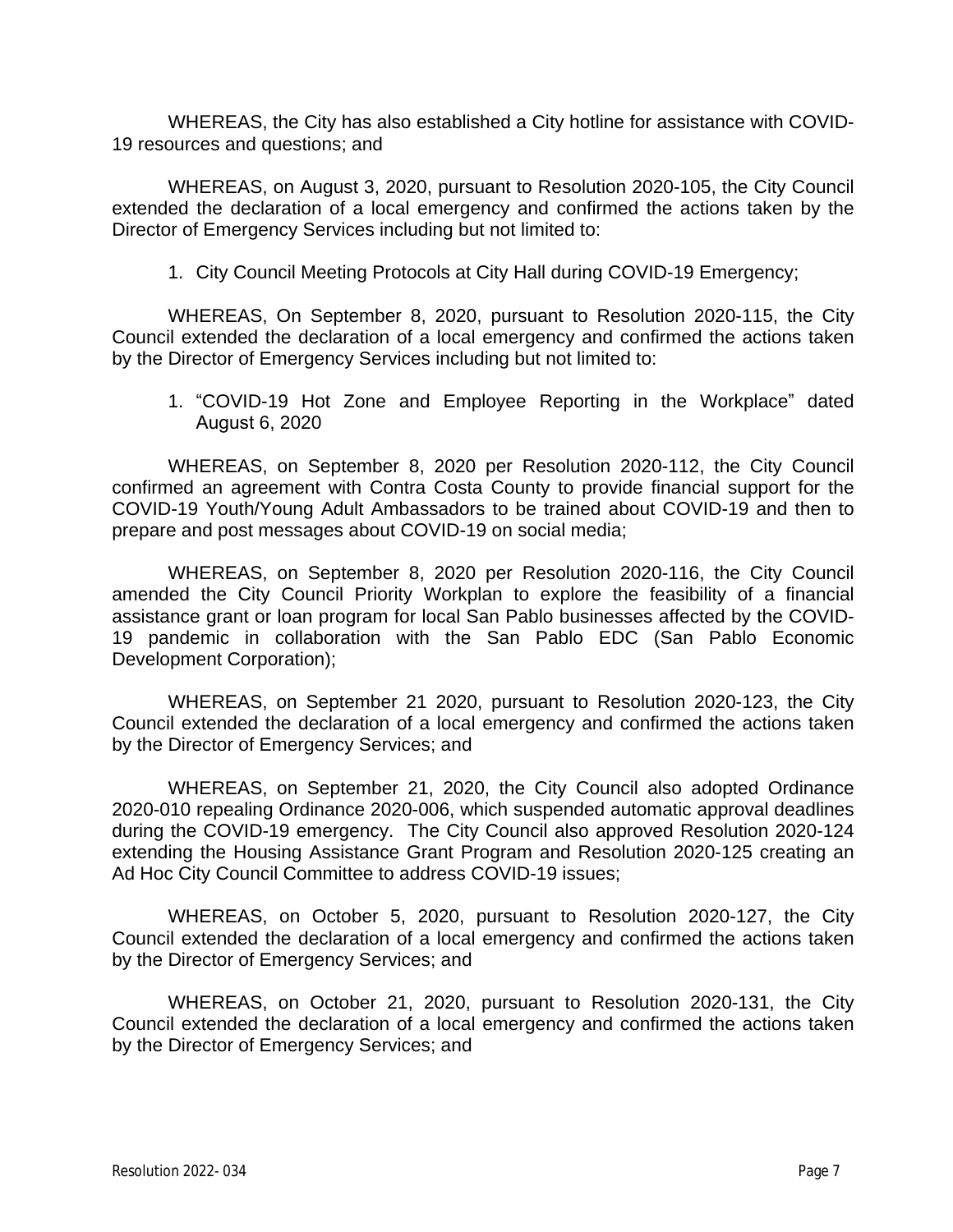WHEREAS, on November 2, 2020, pursuant to Resolution 2020-136, the City Council extended the declaration of a local emergency and confirmed the actions taken by the Director of Emergency Service since the last meeting, including but not limited to:

1. Coronavirus COVID-19 Update and Revised City Modified Operations Plan (Version #9 dated October 28, 2020)

WHEREAS, on November 2, 2020, pursuant to Resolution 2020-135, the City Council also authorized a one-time event sponsorship of \$3,000 for the Free COVID-19 Testing Event available to the public scheduled for Saturday, November 7, 2020; and

WHEREAS, on November 16, 2020, pursuant to Resolution 2020-139, the City Council extended the declaration of a local emergency and confirmed the actions taken by the Director of Emergency Service since the last meeting; and

WHEREAS, on November 16, 2020, pursuant to Resolution 2020-143, the City Council also approved a memorandum of agreement with Contra Costa Health Services to create of COVID-19 testing site at the Davis Park Multi-purpose room; and

WHEREAS, on December 7, 2020, pursuant to Resolution 2020-154, the City Council extended the declaration of a local emergency and confirmed the actions taken by the Director of Emergency Services since the last meeting; and

WHEREAS, on December 21, 2020, pursuant to Resolution 2020-159, the City Council extended the declaration of a local emergency and confirmed the actions taken by the Director of Emergency Services since the last meeting; and

WHEREAS, on January 19, 2021, pursuant to Resolution 2021-02, the City Council extended the declaration of a local emergency and confirmed the actions taken by the Director of Emergency Services since the last meeting;

WHEREAS, on February 2, 2021, pursuant to Resolution 2021-10, the City Council extended the declaration of a local emergency and confirmed the actions taken by the Director of Emergency Services since the last meeting;

WHEREAS, on February 16, 2021, pursuant to Resolution 2021-14, the City Council extended the declaration of a local emergency and confirmed the actions taken by the Director of Emergency Services since the last meeting including but not limited to:

1. City's Revised Modified Operations Plan dated February 4, 2021 to implement stricter mask wearing requirement at City facilities;

WHEREAS, on March 1, 2021, pursuant to Resolution 2021-19, the City Council extended the declaration of a local emergency and confirmed the actions taken by the Director of Emergency Services since the last meeting;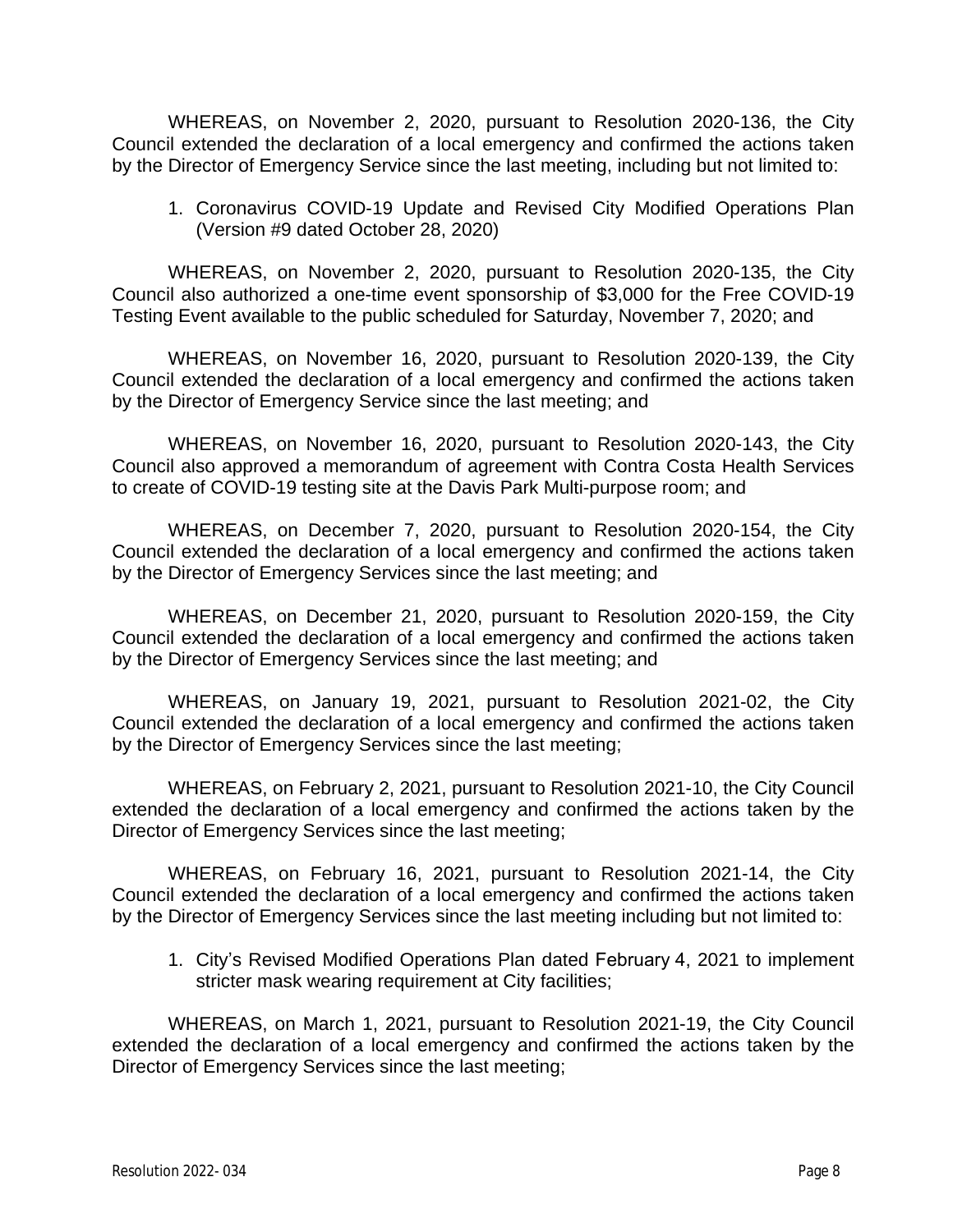WHEREAS, on March 1, 2021, pursuant to Resolution 2021-20, the City Council also authorized a letter agreement with Contra Costa County to continue providing financial support of up to \$4,200 for San Pablo youths to continue participating in the COVID-19 Youth and Young Adult Ambassadors program;

WHEREAS, on March 15, 2021, pursuant to Resolution 2021-024, the City Council extended the declaration of a local emergency and confirmed the actions taken by the Director of Emergency Services since the last meeting, including but not limited to including but not limited to the promulgation of the Temporary Administrative Policy regarding COVID-19 Families First Coronavirus Response Act (FFCRA) – Temporary City Extended Leave;

WHEREAS, on March 15, 2021, pursuant to Resolution 2021-028, the City Council decided to cancel certain City-sponsored large-scale events for calendar year 2021 due to the COVID-19 pandemic;

WHEREAS, on April 5, 2021, pursuant to Resolution 2021-033, the City Council extended the declaration of a local emergency and confirmed the actions taken by the Director of Emergency Services since the last meeting;

WHEREAS, on April 5, 2021, pursuant to Resolution 2021-038, the City Council entered into an amended Memorandum of Agreement with the County to provide a framework for the County Public Health Department and City Manager to mutually agree to the use of additional City facilities for COVID-19 testing or vaccination sites;

WHEREAS, on April 5, 2021, pursuant to Resolution 2021-033, the City Council extended the declaration of a local emergency and confirmed the actions taken by the Director of Emergency Services since the last meeting;

WHEREAS, on April 19, 2021, pursuant to Resolution 2021-047, the City Council extended the declaration of a local emergency and confirmed the actions taken by the Director of Emergency Services since the last meeting;

WHEREAS, on May 3, 2021, pursuant to Resolution 2021-053, the City Council extended the declaration of a local emergency and confirmed the actions taken by the Director of Emergency Services since the last meeting;

WHEREAS on May 17, 2021, pursuant to Resolution 2021-057, the City Council extended the declaration of a local emergency and confirmed the actions taken by the Director of Emergency Services since the last meeting including but not limited to:

- 1. the COVID-19 Prevention Program required by CalOSHA; and
- 2. Logistic Health Incorporated as agent of the County running the Davis Park COVID-19 testing facility;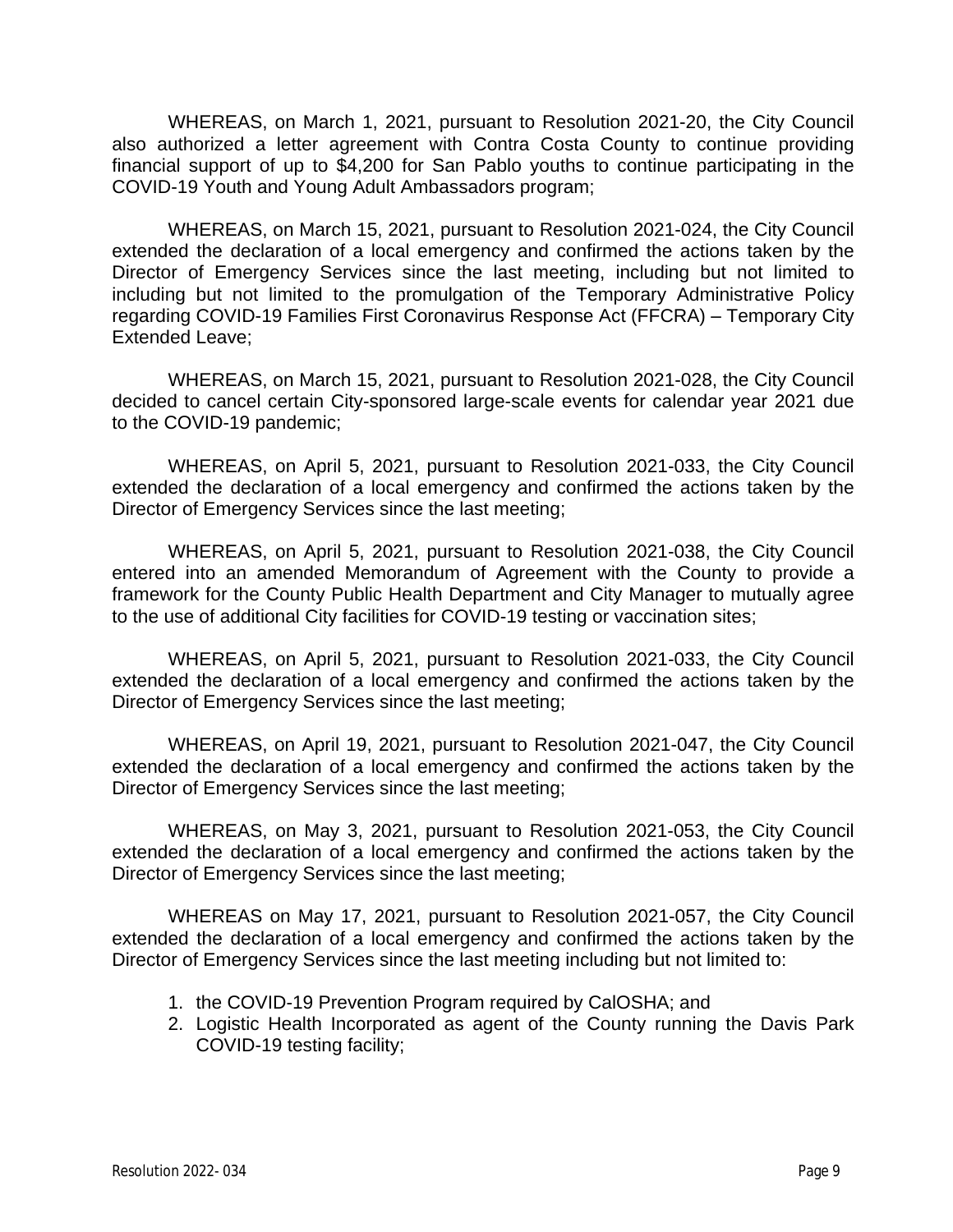WHEREAS, on June 7, 2021, pursuant to Resolution 2021-066, the City Council extended the declaration of a local emergency and confirmed the actions taken by the Director of Emergency Services since the last meeting including but not limited to:

- 1. City Proposed Re-Opening Plan for Local Government Services v.11 issued May 13, 2021 by the City Manager/Director of Emergency Services; and
- 2. Revised COVID-19 Supplemental Sick Leave Policy dated May 17, 2021 as authorized by the federal American Rescue Plan Act and the State Senate Bill 95; and

WHEREAS, on June 21, 2021, pursuant to Resolution 2021-075, the City Council extended the declaration of a local emergency and confirmed the actions taken by the Director of Emergency Services since the last meeting;

WHEREAS, on July 6, 2021, pursuant to Resolution 2021-093, the City Council approved the implementation of the "Welcome Back Reopening Plan" dated July 1, 2021, which opened City parks and fields as of July 1, 2021 and amended the Preliminary Reopening phases to have Phase II of City employees working full-time in City facilities starting August 16, 2021;

WHEREAS, on July 19, 2021, pursuant to Resolution 2021-095, the City Council extended the declaration of a local emergency and confirmed the actions taken by the Director of Emergency Services since the last meeting including but not limited to:

- 1. Worksite-Specific COVID-19 Plan dated July 1, 2021
- 2. Second Amendment to the MOU with the County to extend COVID-19 testing at Davis Park to September 30, 2021;

WHEREAS, on August 2, 2021, pursuant to Resolution 2021-101, the City Council extended the declaration of a local emergency and confirmed the actions taken by the Director of Emergency Services since the last meeting;

WHEREAS, on September 7, 2021, pursuant to Resolution 2021-107, the City Council extended the declaration of a local emergency and confirmed the actions taken by the Director of Emergency Services since the last City Council meeting including but not limited to:

- 1. Modified City Operations Plan version 13 dated August 4, 2021 -- Due to a surge in COVID-19 infection rates in part caused by the Delta variant and stagnating vaccination rates, the City implemented a revised Modified Operations Plan that addressed:
	- a. Compliance with more stringent Cal-OSHA Emergency Temporary Standards (ETS) due to employee outbreaks of COVID-19
	- b. Mandatory submission of COVID-19 Employee Vaccination Forms
	- c. Postponement of Phase II to September 15, 2021 in City's adopted Welcome Back Re-opening Plan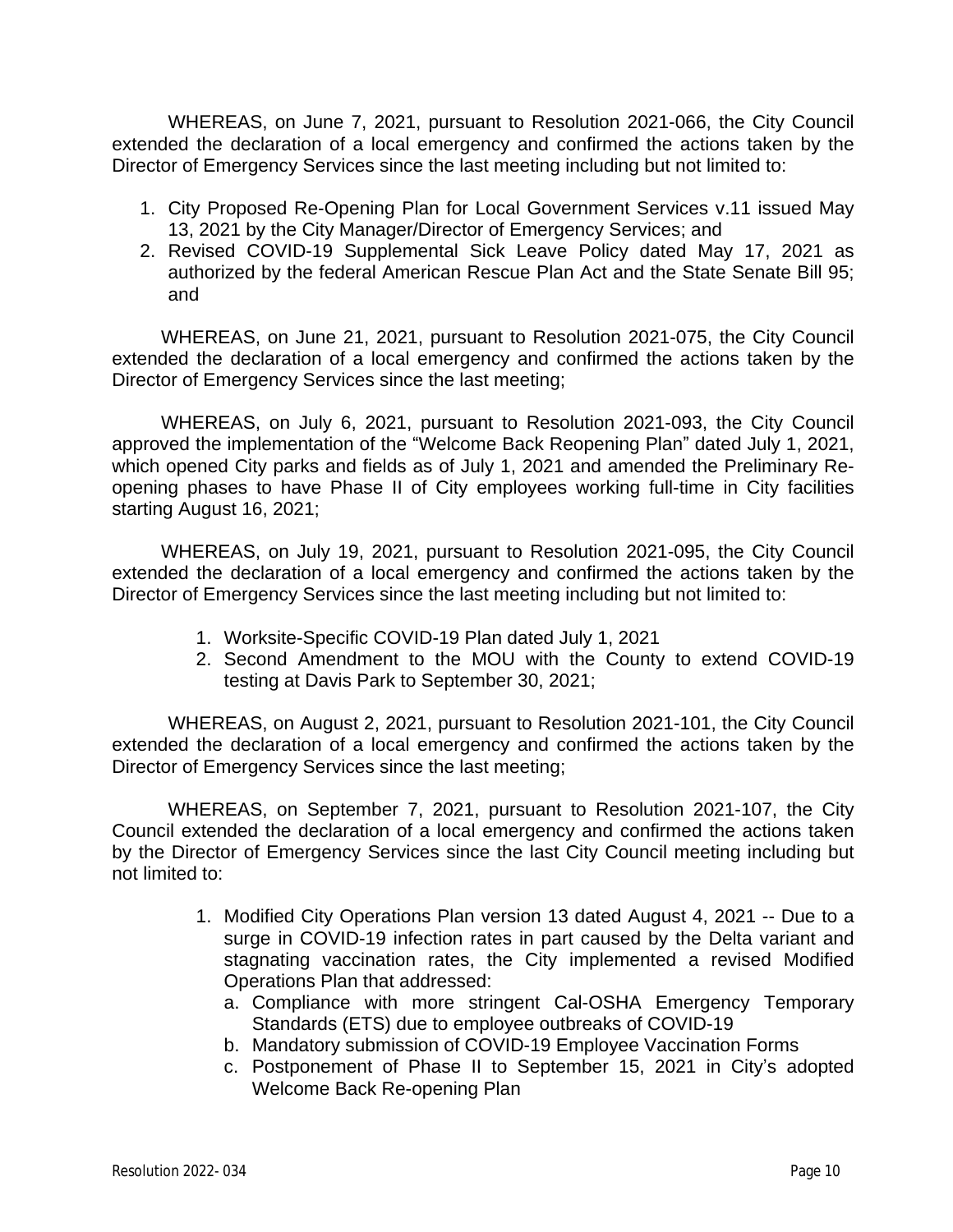- 2. Modified City Operations Plan version 14 dated August 24, 2021 that is effective September 1, 2021, City employees who are unvaccinated or refuse to provide vaccination status information will be required to be tested at least weekly. This step was taken in part due to increasing number of COVID-19 cases and exposures among City employees, which require the City to follow stricter Cal-OSAH requirements related to masking and social distancing to reduce COVID-19 exposures.
- 3. Extended the County's use of the Davis Park Community Center for testing until December 31, 2021;

WHEREAS, on September 21, 2021, pursuant to Resolution 2021-121, the City Council extended the declaration of a local emergency and confirmed the actions taken by the Director of Emergency Services since the last meeting, including but not limited to:

> 1. Revised Modified City Operations Plan version 15 dated September 3, 2021 -- Due to a surge in COVID-19 infection rates in part caused by the Delta variant and stagnating vaccination rates, the City implemented a revised Modified Operations Plan that requires elected officials to provide proof of vaccination or a negative COVID-19 test within prior 72 hours of entering a City facility, worksite or event.

WHEREAS, on September 29, 2021, at a Special City Council meeting, the City Council determined that the City Council and other San Pablo Brown Act bodies would continue to meet remotely due to COVID-19 social distancing recommendations from Contra Costa Health Department;

WHEREAS, on October 4, 2021, pursuant to Resolution 2021-129, the City Council extended the declaration of a local emergency; determined that the City Council and other Brown Act bodies in the City of San Pablo continue to meet remotely due to COVID-19 social distancing recommendations from Contra Costa Health Department and for the safety of all in accordance with Assembly Bill 361's revisions to the Brown Act to address remote meetings during emergencies; and confirmed the additional actions taken by the Director of Emergency Services, including those actions taken since the last Council meeting;

WHEREAS, on October 18, 2021, pursuant to Resolution 2021-131, the City Council extended the declaration of a local emergency; determined that the City Council and other Brown Act bodies in the City of San Pablo continue to meet remotely due to COVID-19 social distancing recommendations from Contra Costa Health Department; and confirmed the additional actions taken by the Director of Emergency Services, including those actions taken since the last Council meeting including but not limited to: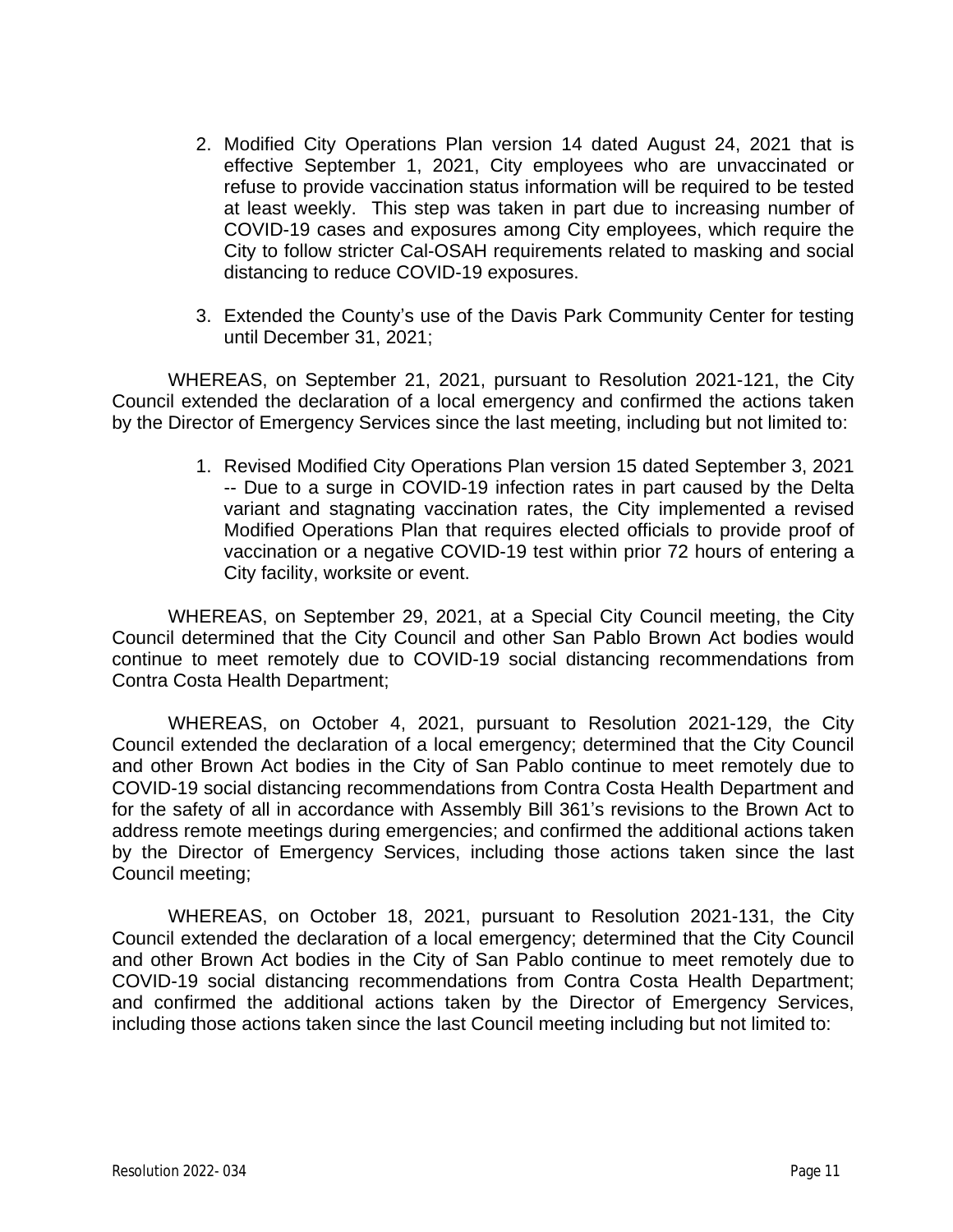1. Revised Modified City Operations Plan version 16 dated September 14, 2021 regarding rules for those entering City facilities and participating in City programs;

WHEREAS, on November 1, 2021, pursuant to Resolution 2021-141, the City Council extended the declaration of a local emergency; determined that the City Council and other Brown Act bodies in the City of San Pablo continue to meet remotely due to COVID-19 social distancing recommendations from Contra Costa Health Department; and confirmed the additional actions taken by the Director of Emergency Services, including those actions taken since the last Council meeting including but not limited to:

1. Revised Modified City Operations Plan version 17 dated October 14, 2021 regarding rules for those entering City facilities and participating in City programs;

WHEREAS, on November 15, 2021, pursuant to Resolution 2021-147, the City Council extended the declaration of a local emergency; determined that the City Council and other Brown Act bodies in the City of San Pablo continue to meet remotely due to COVID-19 social distancing recommendations from Contra Costa Health Department; and confirmed the additional actions taken by the Director of Emergency Services, including those actions taken since the last Council meeting;

WHEREAS, on December 6, 2021, pursuant to Resolution 2021-152, the City Council extended the declaration of a local emergency; determined that the City Council and other Brown Act bodies in the City of San Pablo continue to meet remotely due to COVID-19 social distancing recommendations from Contra Costa Health Department; and confirmed the additional actions taken by the Director of Emergency Services, including those actions taken since the last Council meeting including but not limited to:

- 1. Execution of a Third Amendment to Memorandum of Agreement with the County for use of Davis Park Community Center for COVID-19 testing until December 31, 2021 which the City Council confirmed on September 7, 2021.
- 2. Authorization of a Fourth Amendment to Memorandum of Agreement with the County for use of Davis Park Community Center for COVID-19 testing under March 31, 2022;

WHEREAS, on December 20, 2021, pursuant to Resolution 2021-161, the City Council extended the declaration of a local emergency; determined that the City Council and other Brown Act bodies in the City of San Pablo continue to meet remotely due to COVID-19 social distancing recommendations from Contra Costa Health Department; and confirmed the additional actions taken by the Director of Emergency Services, including those actions taken since the last Council meeting;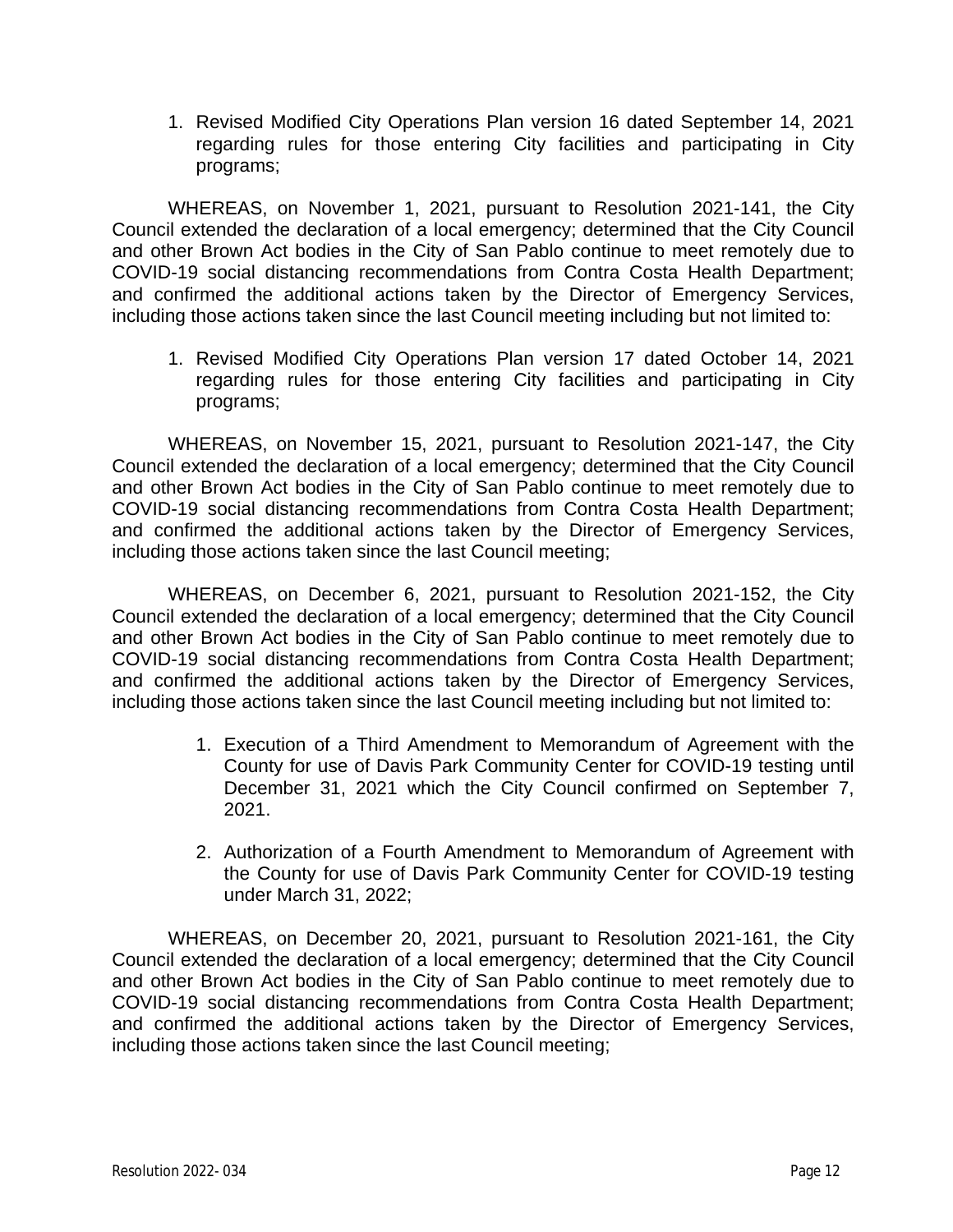WHEREAS, on January 18, 2022, pursuant to Resolution 2022-007, the City Council extended the declaration of a local emergency; determined that the City Council and other Brown Act bodies in the City of San Pablo continue to meet remotely due to COVID-19 social distancing recommendations from Contra Costa Health Department; and confirmed the additional actions taken by the Director of Emergency Services, including those actions taken since the last Council meeting including but not limited to:

- 1. Revised Modified City Operations Plan version 18 dated January 7, 2022 regarding rules for those entering City facilities and participating in City programs including the shutting down of City administrative offices for the week of January 10, 2022 and directing applicable City staff to work remotely; and
- 2. City Administrative Policy for COVID-19 Vaccination or Mandatory Testing revised January 7, 2022, including that all new City employees must be vaccinated unless granted medical or religious exemption;

WHEREAS, on February 7, 2022, pursuant to Resolution 2022-018, the City Council extended the declaration of a local emergency; determined that the City Council and other Brown Act bodies in the City of San Pablo continue to meet remotely due to COVID-19 social distancing recommendations from Contra Costa Health Department; and confirmed the additional actions taken by the Director of Emergency Services, including those actions taken since the last Council meeting including but not limited to:

1. Revised Modified City Operations Plan version 19 dated January 13, 2022 regarding rules for those entering City facilities and participating in City programs including the shutting down of City administrative offices until January 31, 2022 and directing applicable City staff to work remotely;

WHEREAS, on February 22, 2022, pursuant to Resolution 2022-029, the City Council extended the declaration of a local emergency; determined that the City Council and other Brown Act bodies in the City of San Pablo continue to meet remotely; and confirmed the additional actions taken by the Director of Emergency Services, including those actions taken since the last Council meeting;

WHEREAS, as set forth in the staff reports and presentations accompanying each Resolution extending the declaration of a local emergency and as reported in federal, state and county public health websites, the COVID-19 cases and deaths continue to rise with San Pablo continuing to be identified as a "hot spot" with a high per capita rate of confirmed COVID-19 cases in Contra Costa County; although, the vaccination rate is increasing; and

WHEREAS, according to the East Bay Economic Development Alliance's (East Bay EDA) Business Recovery Survey Results published on May 19, 2020, 80% of East Bay businesses are "microbusinesses" employing fewer than 10 employees, which often have limited cash reserves and are not positioned to take on more debt to survive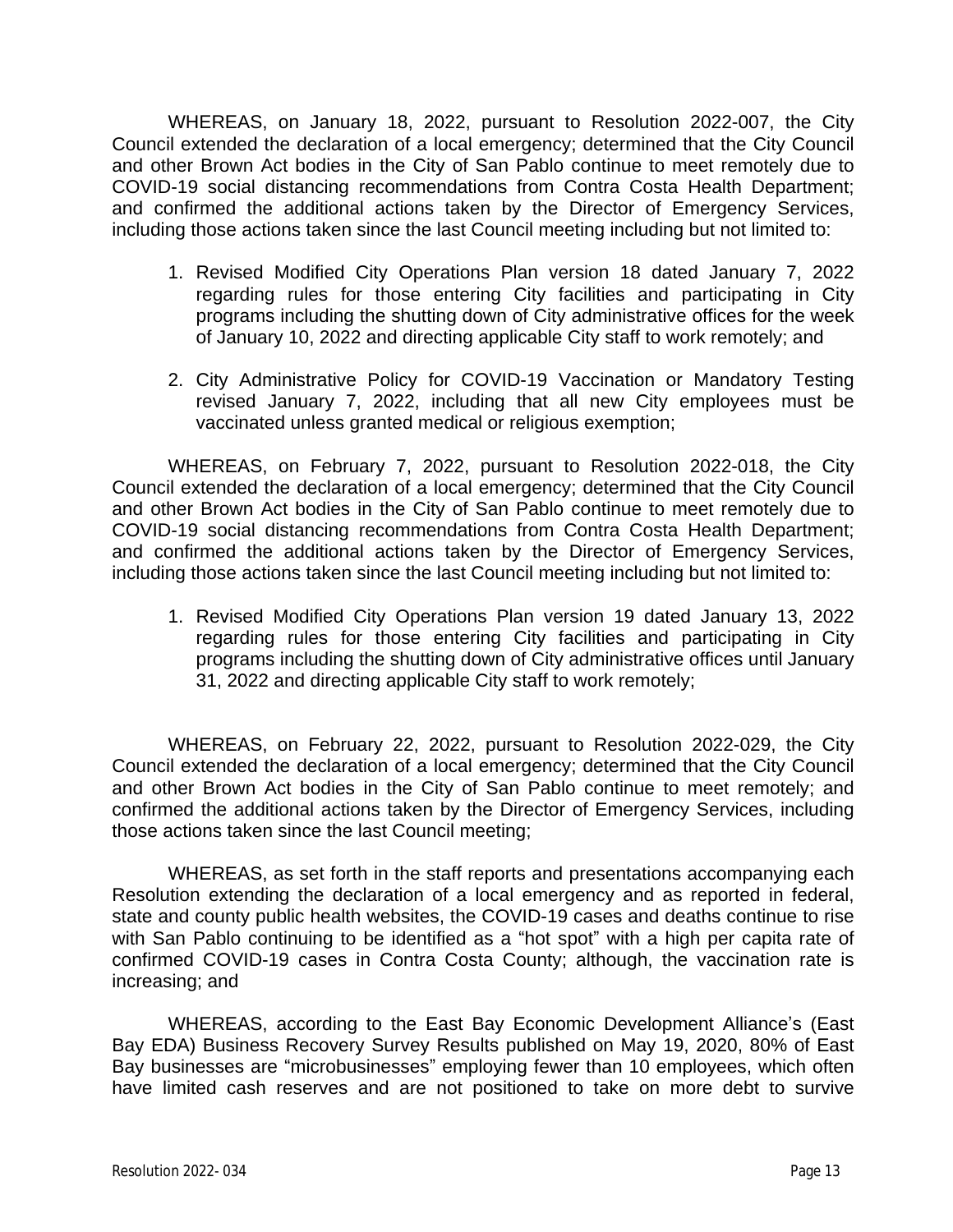COVID19 and shelter-in-place orders; microbusinesses are more likely to be minority- or women-owned compared to larger businesses; nearly 40% of the survey respondents were temporarily closed because they were not considered "essential" and 42.3% of West Contra Costa County businesses temporarily closed;

WHEREAS, eleven out of fifteen surveyed West Contra Costa County businesses indicated staff reductions in the 75-100% range, with layoffs and revenue losses hitting low-wage workers the hardest with impacts in the following industries: food and beverage; retail and personal services; hospitality/leisure/entertainment and many San Pablo residents have experienced job loss or reduced hours due to COVID-19 and shelter-in-place orders;

WHEREAS, Contra Costa County overall saw an increase in unemployment from a March unemployment rate of 4.1 percent to an April unemployment rate of 14.5 percent, with nearly 3.7 million Californians filing for unemployment during the first six weeks of COVID-19 pandemic and the nation seeing the highest level of unemployment in 70 years;

WHEREAS, according to the East Bay EDA, there were 25,560 jobs lost in the East Bay during March and April, representing nearly 30% of job cuts in the nine-county Bay Area. However, the Urban Institute estimated 45,666 low-income jobs (annual earnings below \$40,000) lost just in Contra Costa County through May 8, 2020;

WHEREAS, it was reported in the LA Times on August 21, 2020 that California's unemployment rate is at 13.3% with 3 million on unemployment and 202,136 new claims in the week prior to the article. Contra Costa County's rate is 14.5% with 77,600 unemployed individuals;

WHEREAS, on December 14, 2020, the website for the State's Employment Development Department (EDD) showed that California's unemployment rate in September 2020 was 11.0% with 2,058,800 unemployed individuals, but that data was from September 12 before the current shut down. In February 2021, the unemployment rate in California was 8.5%;

WHEREAS, California's July 2021 unemployment rate of 7.6% was 5.6 percentage points lower than it was in July 2020; although, new unemployment claims continue;

WHEREAS, to address these economic impacts and the critical need that residents remain sheltered during the pandemic to decrease the transmission of COVID-19, on April 27, 2020, the City Council adopted Urgency Ordinance 2020-008 temporarily prohibiting evictions of residential and commercial real property tenants impacted by the COVID-19 pandemic and establishing a moratorium on rent increases. In addition, on May 4, 2020, pursuant to Resolution 2020-054, the City Council approved the guidelines for a grant program for residents financially impacted by COVID-19;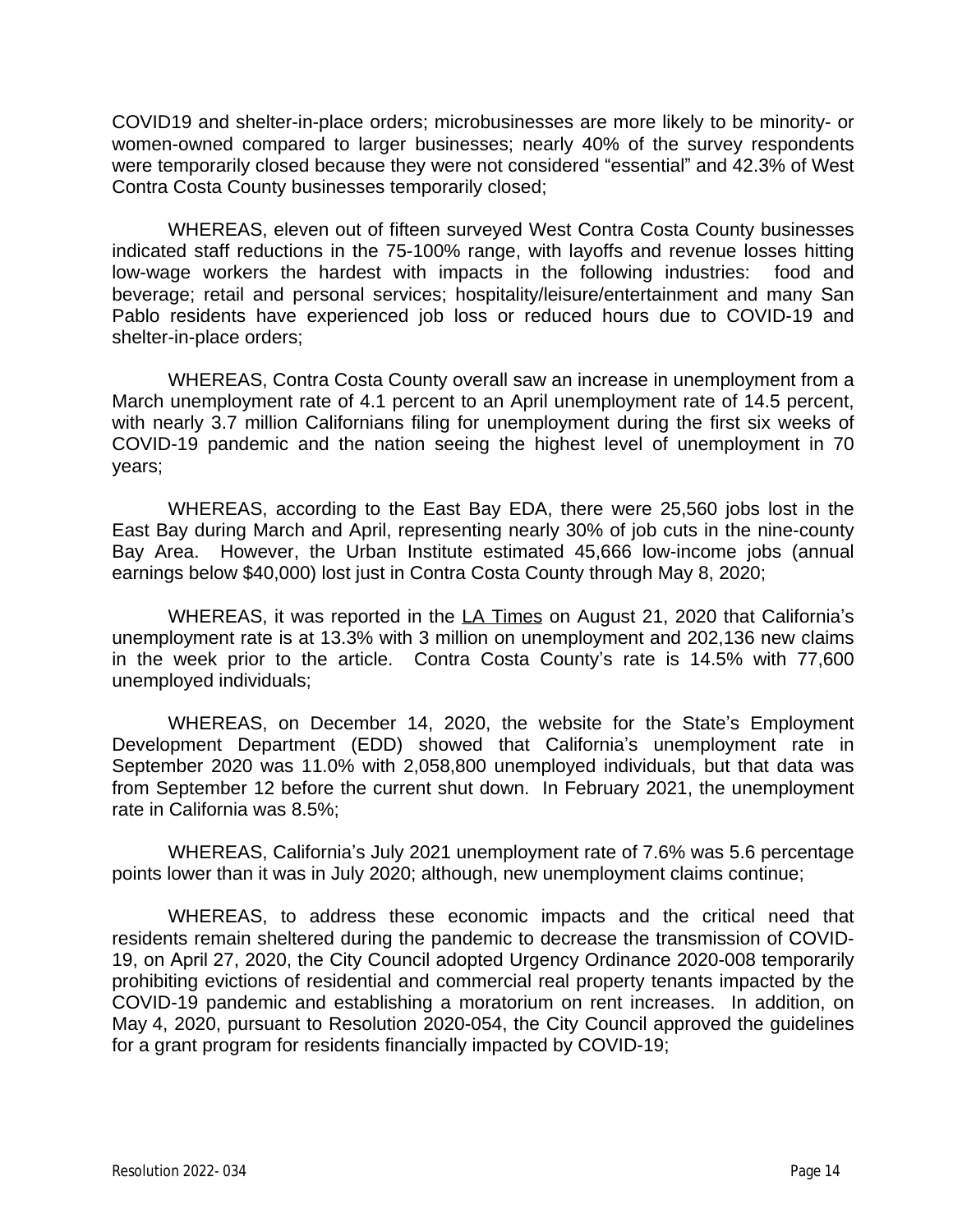WHEREAS, on June 29, 2020, the City Council increased the grant for COVID Housing Assistance Program for FY 2019/20 (Resolution 2020-081) and established a COVID Housing Assistance Program for FY 2020/21 (Resolution 2020-082), which was extended on January 19, 2021, pursuant to Resolution 2021-006 and further extended to June 30, 2021 pursuant to Resolution 2021-031;

WHEREAS, on June 7, 2021, pursuant to Resolution 2021-082, the City Council increased the grant amounts for 2020/21 to \$2,000 per eligible household. In addition, the City Council, pursuant to Resolution 2021-083, extended the Housing Assistance grant program at \$2,000 per eligible household to September 30, 2021 or until grant funds run out, whichever is sooner;

WHEREAS, on October 21, 2020, pursuant to Resolution 2020-133, the City Council established and approved program guidelines for the San Pablo "Back to Business" COVID-19 Relief Fund to offer forgivable loans to small businesses with the San Pablo Economic Development Corporation administering the program with funds that were reallocated from the City's Community Grant Foundation program;

WHEREAS, the City of San Pablo lost \$2.34 million in revenue for each month that Casino San Pablo was closed and continues to lose revenue with modified Casino operations due to public health restrictions, in addition to \$1.3 million every month from other City revenue sources, forcing a hiring freeze, suspension of all non-essential spending and layoff of part-time employees;

WHEREAS, the economic recovery from COVID-19 and its impacts are estimated to be in terms of years not months;

WHEREAS, the City received the 2021 payment of \$3.7 million of funding from the federal American Rescue Plan of 2021 (ARPA) in July 2021 and expects the second half in July 2022 and pursuant to Resolution No. 2021-104, the City Council directed staff to proceed with a Community Needs Assessment process to determine ARPA Funding Priorities and Allocations based on further staff analysis of ARPA eligible fund expenses;

WHEREAS, on October 4, 2021, pursuant to Resolution No. 2021-130, the City Council allocated the ARPA funds to a separate fund with \$3,706,733 earmarked for City revenue losses;

WHEREAS, in addition, during the past two years, the nation experienced civil unrest in the wake of the death of George Floyd while detained by a Minneapolis police officer on May 25, 2020, which has led to peaceful protests, but also to some rioting and looting in neighboring communities in violation of shelter-in-place and social distancing orders that could further exacerbate the spread of COVID-19 and placing additional demands on public safety resources, which are already taxed by COVID-19 issues;

WHEREAS, the City Manager/Director of Emergency Services recommends that the City Council extend the declaration of a local emergency; determine that the City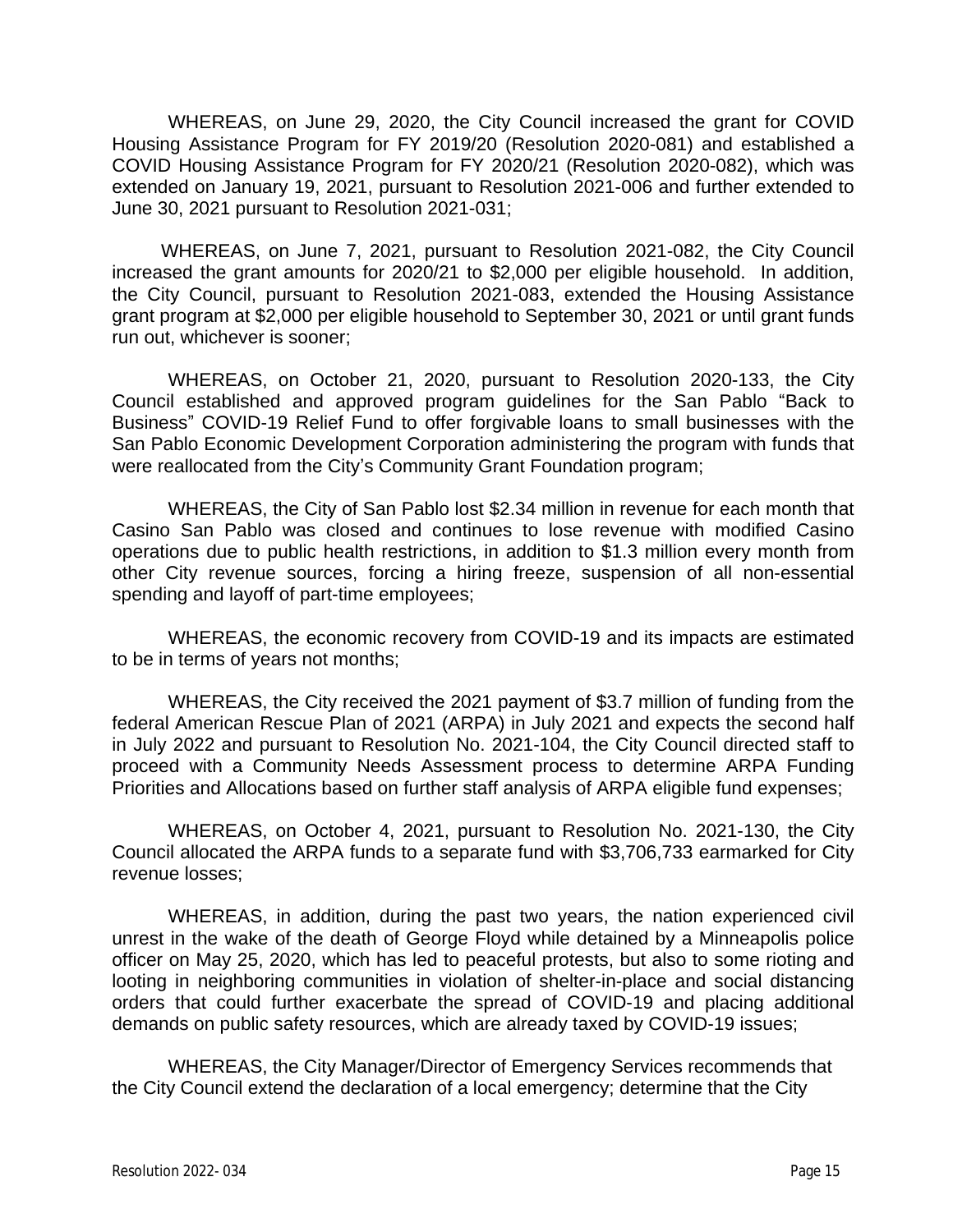Council and other Brown Act bodies in the City of San Pablo continue to meet remotely due to COVID-19 social distancing recommendations from Contra Costa Health Department; and confirm the additional actions taken by the Director of Emergency Services, including those actions taken since the last Council meeting;

WHEREAS, the City Council of the City of San Pablo hereby finds conditions of extreme peril to the health and safety of persons and property have continued within the City of San Pablo caused by COVID-19 including not only health impacts but economic impacts with many residents having jobs eliminated or hours reduced, as well as impacts to the City's own financial condition; these conditions are or are likely to be beyond the control of the services, personnel, equipment, and facilities of the City of San Pablo and require the combined forces of other political subdivisions to combat; and these conditions are of such extreme peril to warrant and necessitate the proclamation of the existence of a local emergency;

NOW, THEREFORE, BE IT RESOLVED by the City Council of the City of San Pablo that:

- 1. A local emergency continues to exist throughout the City of San Pablo commencing on or about 7:00 am on Monday, March 16, 2020 and shall be deemed to continue to exist until its termination is proclaimed by the City Council of the City of San Pablo;
- 2. All actions taken by the Director of Emergency Services and City Manager in response to this local emergency are confirmed; and
- 3. During the existence of said local emergency, the Director of Emergency Services and the Emergency Organization of the City shall continue to have the duties and responsibilities as set forth in Resolution 2020-034; and
- 4. In compliance with Assembly Bill 361 and the revised Government Code section 54953(e), the City Council has reconsidered the circumstances of the state of emergency and determines that the City Council, Local Successor Agency, City Housing Successor Agency, City of San Pablo Joint Powers Financing Authority, City Council Standing Committees, and Commissions subject to the Brown Act shall continue to meet remotely through teleconference or video-conference given the following findings:
	- a. The emergency continues to impact the ability of the City Council, its Standing Committees and Commissions, as well as the staff and members of the public, from meeting safely in person; and
	- b. The Contra Costa County Health Department strongly recommends holding on-line (teleconferenced or video-conferenced meetings; and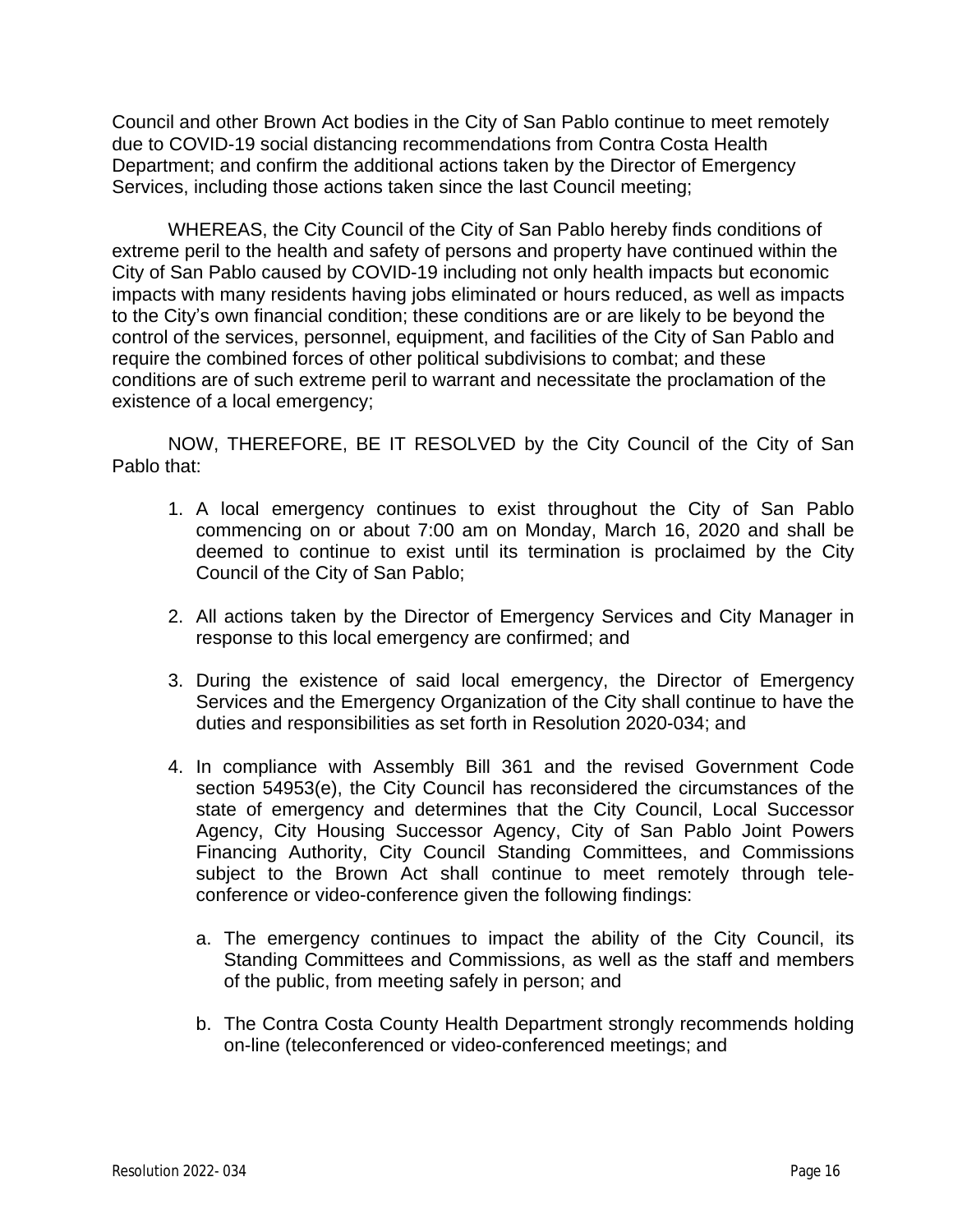5. Within the next thirty (30) days, a report on the most recent conditions of emergency and disaster shall be presented to this City Council so that this City Council may determine whether conditions of emergency and disaster still exist and whether the City Council and Brown Act bodies of the City of San Pablo shall continue to meet remotely.

\* \* \* \* \* \* \*